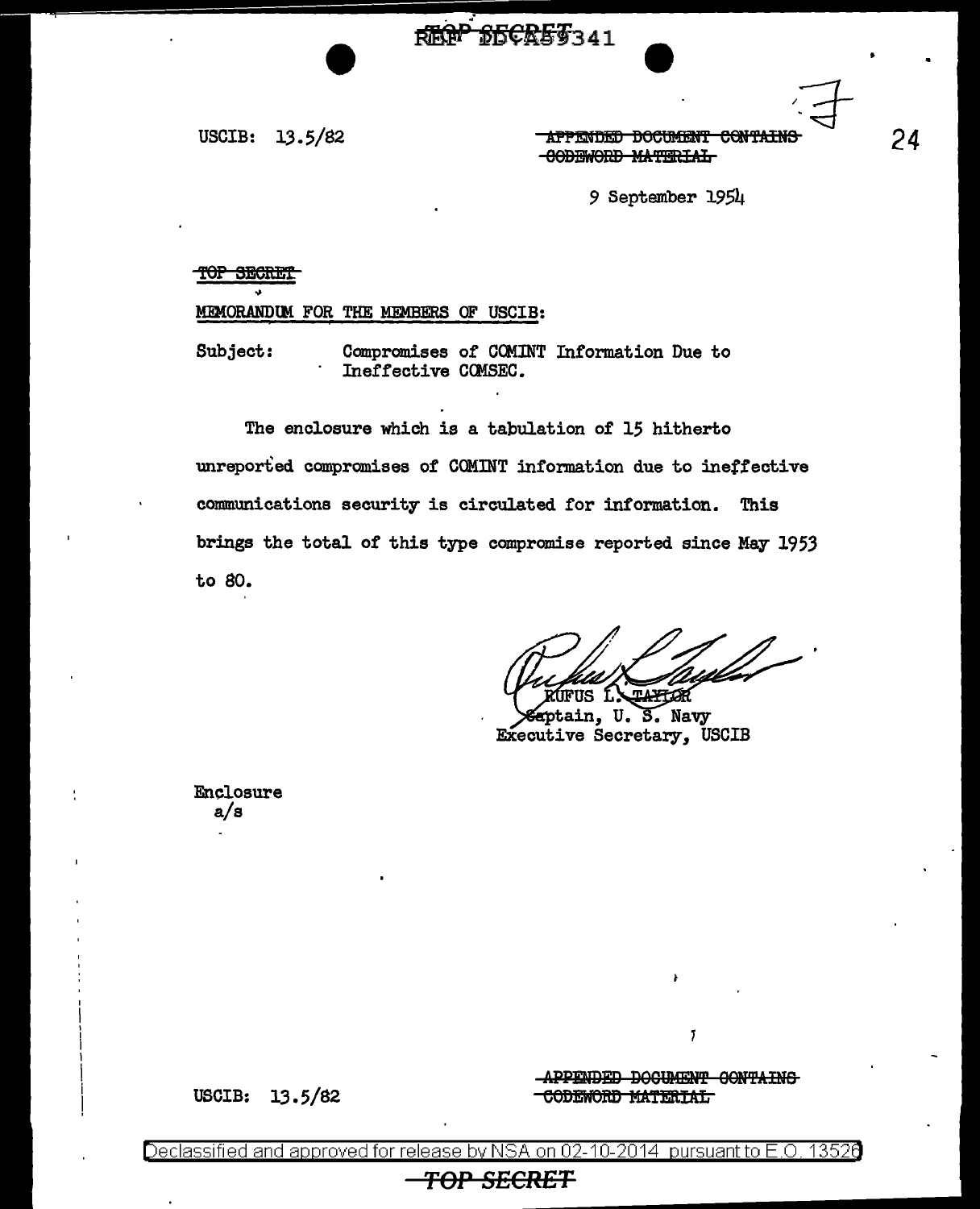E3ECE/ 100 : 22592341



## TOP SECRET FROTH

TOP SECRET FROTH

# REPORTS OF COMPROMISES OF COMINT INFORMATION DUE TO INEFFECTIVE COMSECTRECEIVED DURING THE PERIOD 7 JULY 1954 - 10 SEPTEMBER 1954

| TOP SECRET FROTH                            |                | EO 3.3(h)(2)<br>PL 86-36/50 USC 3605<br>Presumently reported<br>REPORTS OF COMPROMISES OF COMINT INFORMATION DUE TO INEFFECTIVE COMSEC<br>JULY 1954 - 10 SEPTEMBER 1954<br>RECEIVED DURING THE PERIOD 7 |                                                                                  |                                                                                        |  |  |  |  |
|---------------------------------------------|----------------|---------------------------------------------------------------------------------------------------------------------------------------------------------------------------------------------------------|----------------------------------------------------------------------------------|----------------------------------------------------------------------------------------|--|--|--|--|
| ASAPAC.<br><del>Tokyo, Japan</del>          |                | 7 March 1954: Transmission in P.4.<br>(portion of 1 msg)                                                                                                                                                | Landline eireuite to : Reveals SEGRET code-<br>8612th AAU, Chitose, :<br>: Japan | <del>word and salient</del><br>features of our case<br>notation system.<br>$6B6RBT-GW$ |  |  |  |  |
| 327th Comm.<br>Reccon. Co.,<br>Kyoto, Japan | 19 March 1954: |                                                                                                                                                                                                         | Radio and landline<br>vulnerable to<br>interception                              |                                                                                        |  |  |  |  |
| 34th RSM,<br>Tripoli, Libya                 | 6 April 1954:  | $\mathbf{r}$                                                                                                                                                                                            | Radio and landline<br>vulnerable to<br>interception                              |                                                                                        |  |  |  |  |
|                                             |                |                                                                                                                                                                                                         |                                                                                  |                                                                                        |  |  |  |  |
|                                             |                |                                                                                                                                                                                                         |                                                                                  |                                                                                        |  |  |  |  |

- 1

Enclosure with USCIB 13.5/82 dtd 9 Sep 1954.

**TOP SECRET FROTH**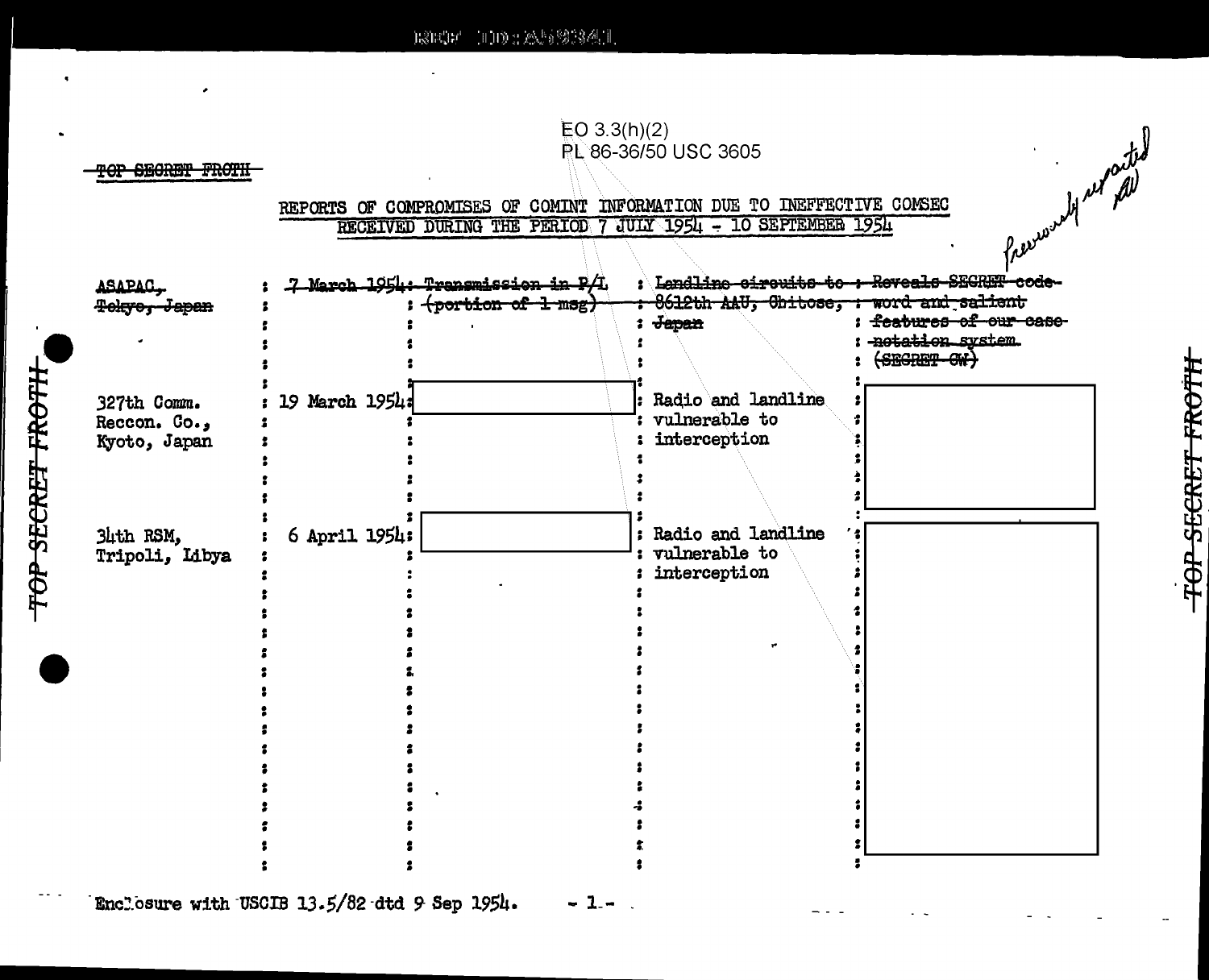



TOP SECRET FROTH

<del>TOP SECRET FROTH</del>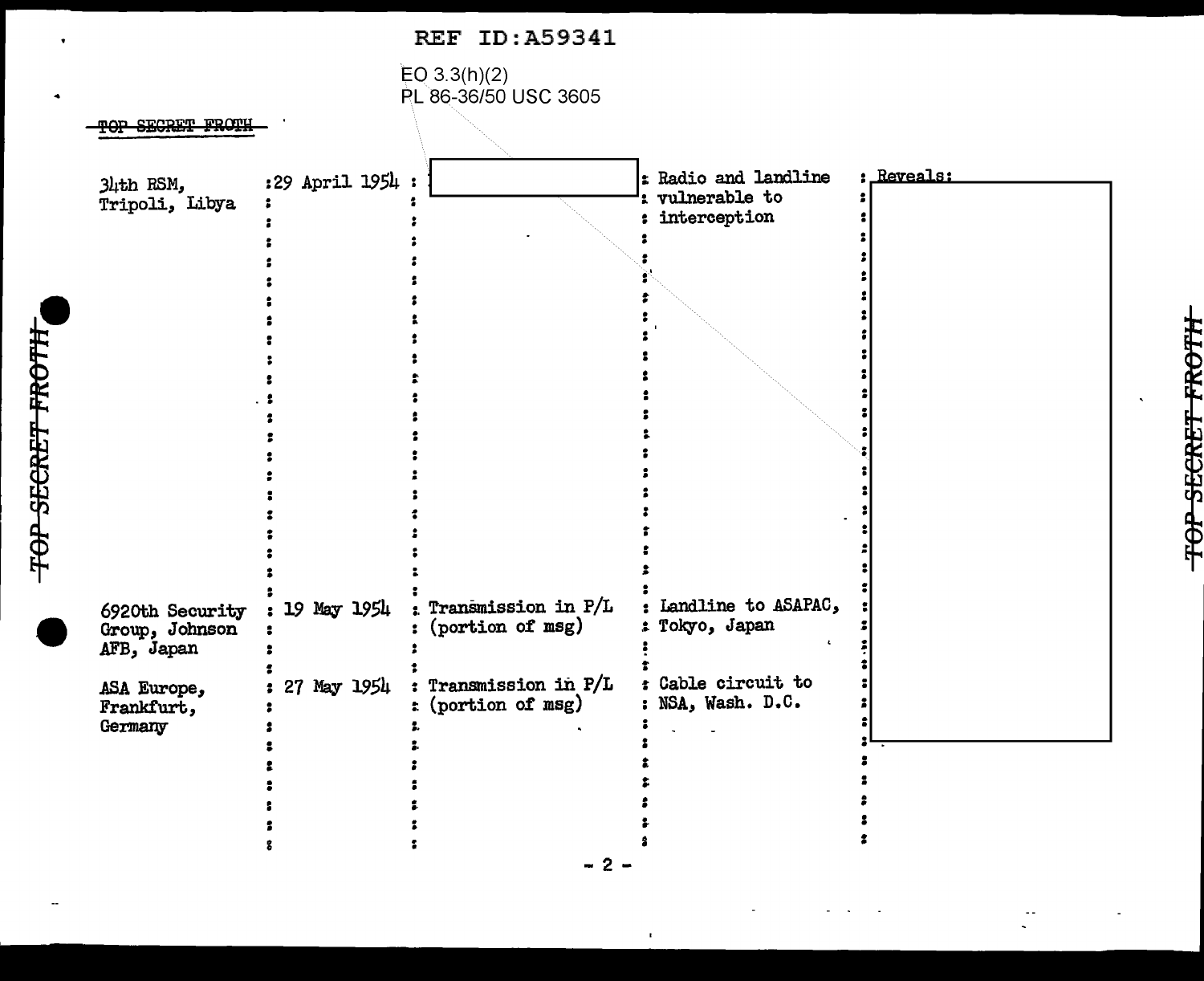$\left\| \left( \left\| \mathbf{J} \right) \right\|_{2}^{2} \sum_{\mathbf{c}} \left\| \left\langle \mathbf{c} \right\rangle_{\mathbf{c}}^{(k)} \right\rangle_{2}^{(k)} \left\| \mathbf{c} \right\rangle_{2}^{2} \left\| \mathbf{c} \right\|_{2}^{2} \right\|_{2}^{2}$  $\mathrm{H}^{\partial}_\mathrm{N} \mathrm{H}^0_\mathrm{h} \mathrm{H}^3$ 

 $\ddot{\phantom{a}}$ 

٠

**TOP SECRET FROTH** 

| TOP SECRET FROTH                                 |               | $EQ$ 3.3(h)(2)<br>PL 86-36/50 USC 3605                |                                                            |  |
|--------------------------------------------------|---------------|-------------------------------------------------------|------------------------------------------------------------|--|
| WX Comm. Center<br>Arlington Hall,<br>Va.        | : 31 May 1954 | : Transmission in P/L<br>(portion of msg)             | : Landline to USAF WX : Reveals:<br>Central, Wash. D.C.    |  |
| ASA Alaska,<br>Fort Richardson,<br><b>Alaska</b> |               | 1 June 1954 : Transmission in P/L<br>(portion of msg) | : Landline to NSA,<br>: Wash. D.C.                         |  |
| 6910th Security<br>Group, Landsberg,:<br>Germany |               | 2 June 1954 : Mono-alphabetic<br>: substitution<br>ä. | : Landline and radio<br>: to AFSS, San<br>: Antonio, Texas |  |
| ASA Europe,<br>Frankfurt,<br>Germany             |               | $1\mu$ June 1954 : Transmission in P/L                | : Cable to NSA,<br>: Wash. D.C.                            |  |

 $\bullet$ 

 $\Box$ 

 $-3-$ 

 $\ddot{\phantom{a}}$